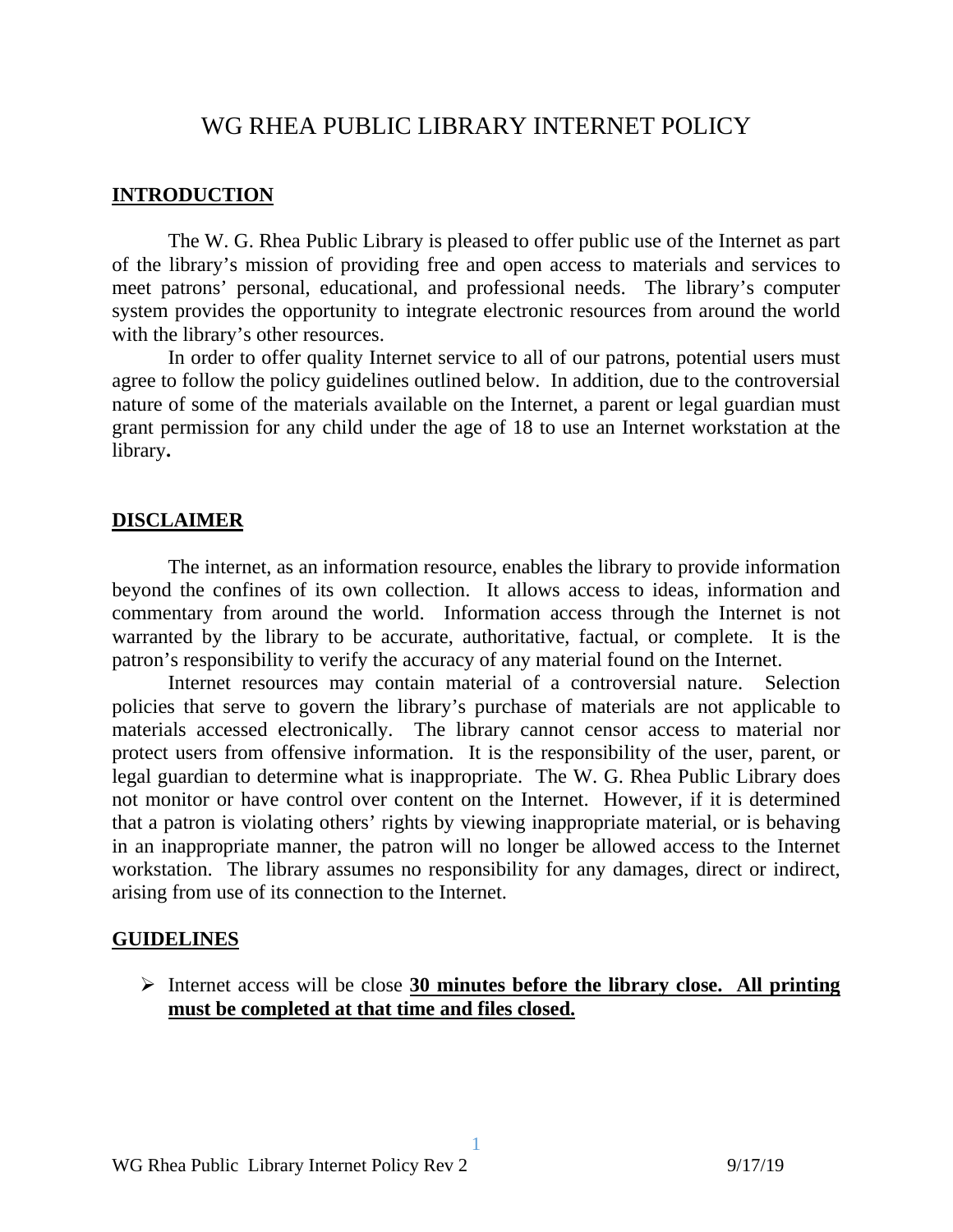- Users must respect all U. S. Copyright laws and licensing agreements pertaining to software, files and other resources obtained via the Internet.
- **Printed copies made on the library printer will be \$.25 per page for black and white copies. Patrons will be responsible for all pages printed, even if they are not exactly as expected by the patron.**
- Each Internet user must have a valid library card before he/she will be allowed to use the Internet workstation. Photo ID will be accepted for guests and out-of-town visitors only.
- $\triangleright$  All Internet resources accessible through the library are provided to all users. There is no age limit for use of any material provided on the Internet. Anyone under 18 has access to the same resources as adults. **It is the responsibility of the parent or legal guardian to decide what resources are appropriate for their children. A consent form signed by a parent or legal guardian is necessary for anyone under 18 to have access to the Internet workstation.**
- $\triangleright$  Downloading of images or files from the Internet to the computer's hard drive is strictly prohibited. **Patrons may purchase a USB from the circulation desk for in downloading files, or may provide own USB.** Any patron violating this guideline will be asked to immediately leave the workstation. All unsecured files will be purged from the computer upon logout of system.
- In accordance with the *Tennessee Code Title 39, Chapter 17, Part 9,* sending, receiving, or displaying text or graphics which may be reasonably construed as obscene by community standards is prohibited.1 Any patron violating this guideline will be asked to immediately leave the workstation, and any further Internet access will be denied.
- $\triangleright$  All federal, state, and local laws remain in effect. This includes, but is not limited to laws governing copyrights, gambling, and display of pornographic materials. Any person violating this guideline will be asked to immediately leave the workstation, and any further Internet will be denied. The patron may also be subject to criminal prosecution.

**<sup>1</sup> A copy of the** *Tennessee Code Title 39, Chapter 17, Part 9* **is available for viewing at the circulation desk.**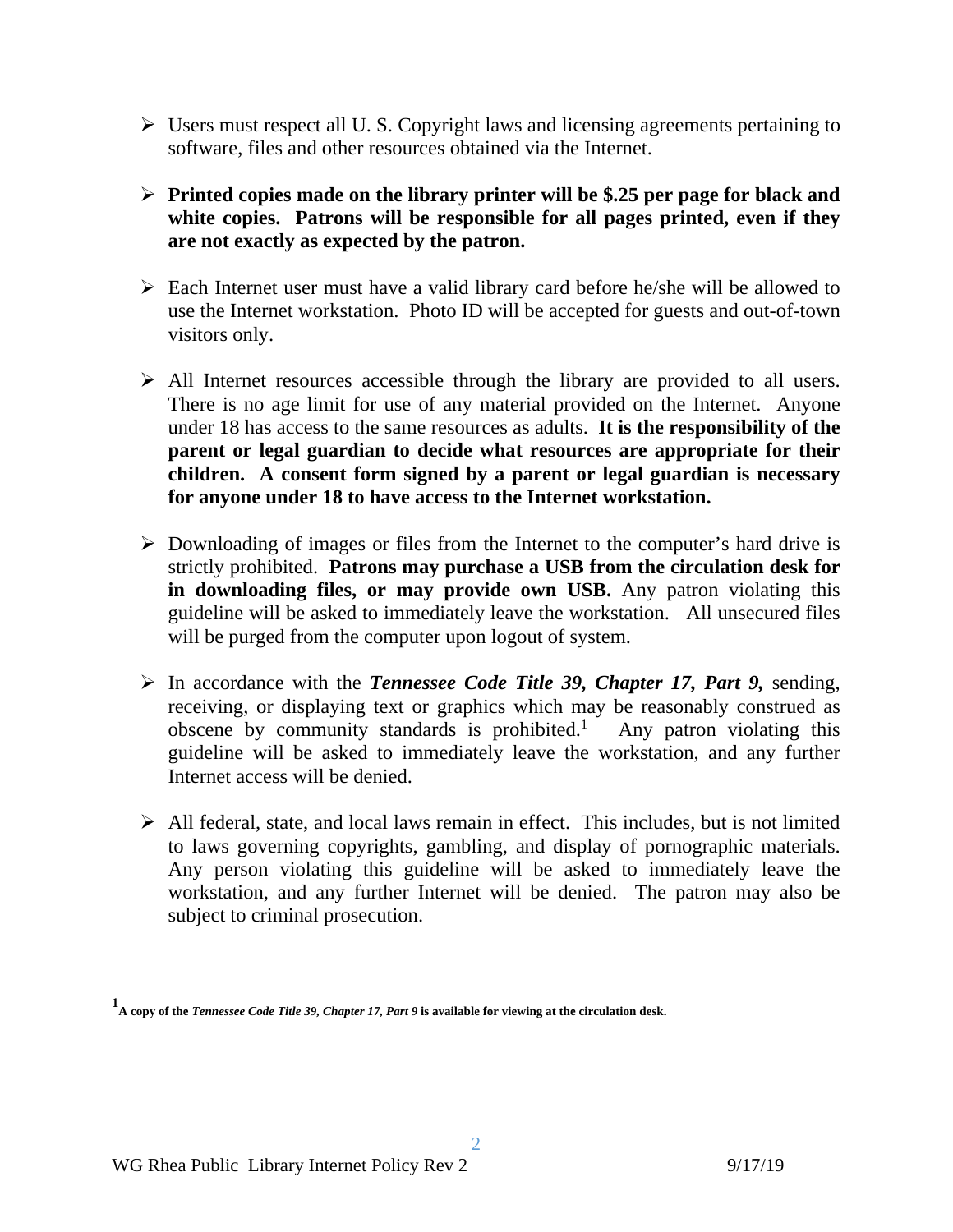### **WIRELESS INTERNET POLICIES**

- All persons accessing the Wireless Internet via the Library must comply with the current W. G. Rhea Public Library Internet Policies for the Internet use.
- The Internet is provided free of charge via the Library public access points.
- The Library Wireless connection is unencrypted and unfiltered. In compliance with the Children's Internet Protection Act(H.R. 4577), the Library users 17 years of age and under cannot access the Internet using the wireless connection.
- Use of the Library wireless connection is at the patron's own risk. Information sent to and from a device using the wireless connection can be captured by anyone using a wireless device and the appropriate software.
- The Library staff cannot configure users' devices. The Library will not accept the liability of handling the equipment.
- The Library is not responsible for any changes made to Patron's settings to access the wireless network.
- Printing is available via the wireless connection.

## **ETHICAL GUIDELINES**

 All users of electronic information resources are expected to use these resources in a responsible manner, consistent with the educational and information purposes for which they are provided. It is unacceptable to use the library's computer system and Internet resources for any of the following: Misuse, as stated below, will result in the loss of computer privileges:

- $\triangleright$  Destruction or damage to equipment, software, or data belonging to the library.
- $\triangleright$  Disruption or interference of network users or services. Such interference includes, but is not limited to: Distribution of unsolicited advertising; harassment; libeling; or slandering of others; propagation of computer viruses or malware.
- $\triangleright$  Tampering with computer settings, changing or adding files to the computer, or otherwise sabotaging the library's equipment.